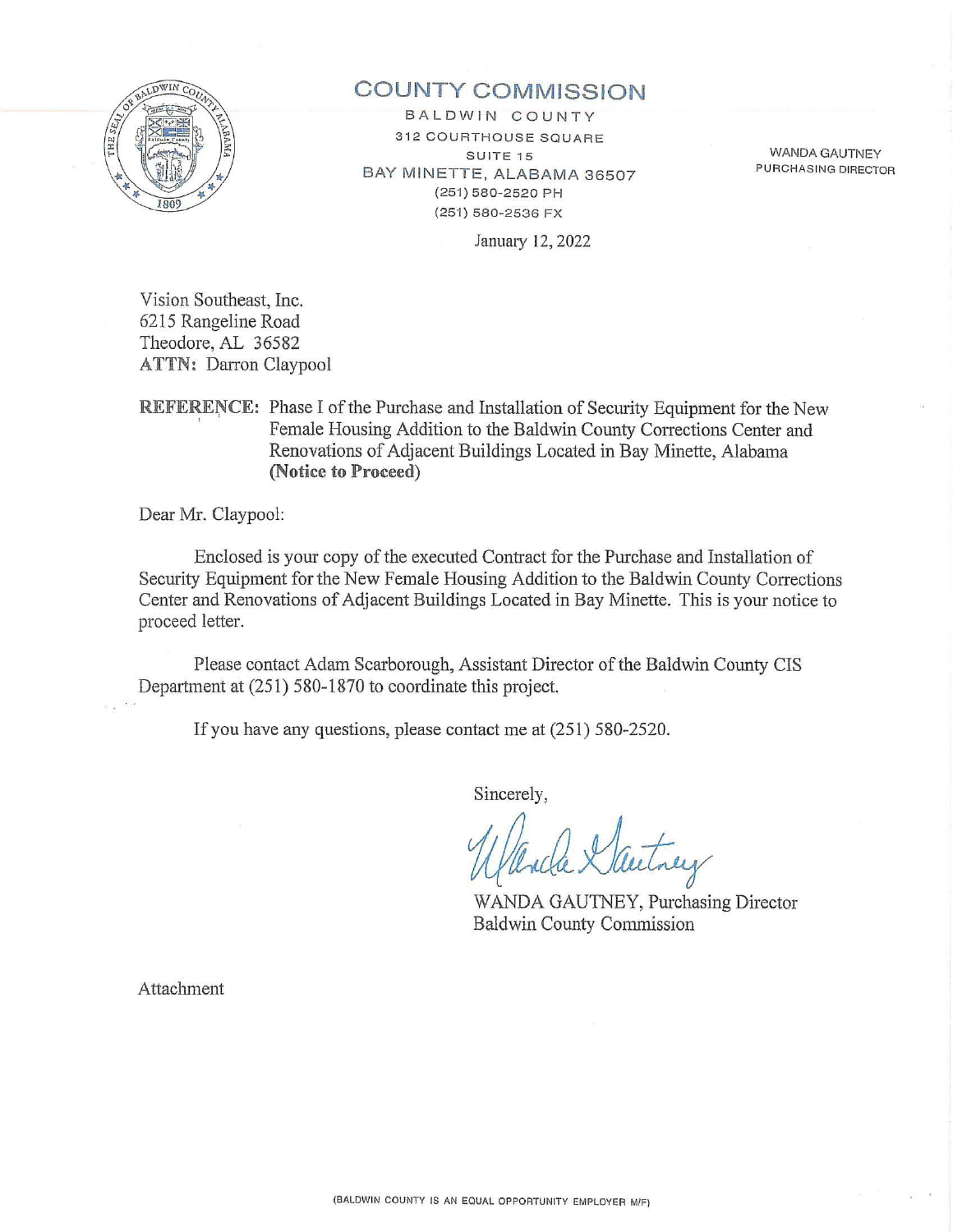State of Alabama (b)

County of Baldwin (1)

### **CONTRACT FOR PROFESSIONAL & CONSTRUCTION SERVICES**

This Contract for **Professional and Constrnction** Services is made and entered into by and between the County of Baldwin (hereinafter called "COUNTY") acting by and through its governing body, the Baldwin County Commission, and Vision Southeast, Inc., (hereinafter referred to as "PROVIDER").

### **WITNESSETH:**

**Whereas,** at its regular held meeting on Tuesday, November 16, 2021, the Commission authorized staff to place a competitive bid for Phase I of the Purchase & Installation of Security Equipment for the New Female Housing Addition to the Baldwin County Corrections and Renovations of Adjacent Buildings located in Bay Minette, Alabama; and

**Whereas,** PROVIDER presented the lowest responsible bid to the COUNTY, and therefore, COUNTY wishes to retain PROVIDER, to provide those services hereinafter set out under the following terms and conditions.

**NOW, THEREFORE,** in consideration of the premises and the mutual covenants herein contained the sufficiency of which being hereby acknowledged, PROVIDER and COUNTY do hereby agree as follows:

- I. Definitions. The following terms shall have the following meanings:
	- A. COUNTY: Baldwin County, Alabama
	- B. COMMISSION: Baldwin County Commission
	- C. PROVIDER: Vision Southeast, Inc.
- II. Obligations Generally. The COUNTY hereby retains, and the PROVIDER agrees to perform for the COUNTY, those services as hereinafter set forth. This document shall serve as the binding contract for the services of PROVIDER. PROVIDER shall immediately commence performance of the services outlined herein upon full execution of this Contract. All work shall be commenced and completed in a timely manner as, and at the times, herein set out.
- Ill. Recitals Included. The above recitals and statements are incorporated as part of this Agreement and shall have the effect and enforceability as all other provisions herein.
- IV. Professional Qualifications. For the purpose of this Contract, the PROVIDER represents and warrants to the COUNTY that it possesses the professional,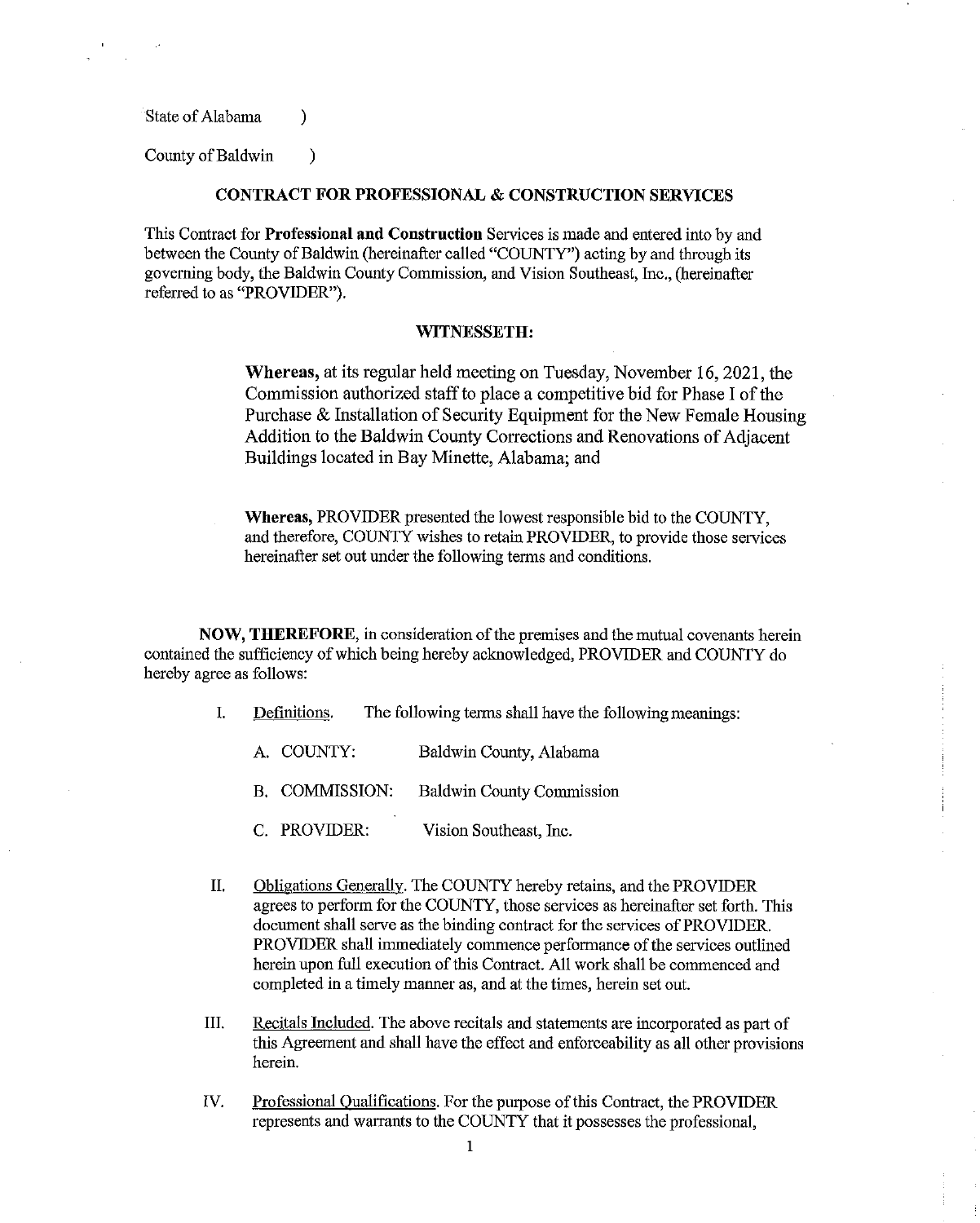amended only by written instrument signed by all parties.

- XII. Failure to Strictly Enforce Performance. The failure of the COUNTY to insist upon the strict performance of any of the terms, covenants, agreements, and conditions of this Contract shall not constitute, and shall never be asserted by PROVDIER as constituting, a default or be construed as a waiver or relinquishment of the right of the COUNTY to thereafter enforce any such term, covenant, agreement, or condition, but the same shall continue in full force and effect.
- XIII. Assignment. This Contract or any interest herein shall not be assigned transferred or otherwise encumbered by PROVIDER without the prior written consent of the COUNTY, which may be withheld or granted in the sole discretion of the COUNTY.
- XIV. Ownership of Documents/Work. The COUNTY shall be the owner of all copyright or other intellectual property rights in reports, documents and deliverables produced and paid for under this Contract, and to the extent pennitted by Alabama law, any such material may be reproduced and reused at the discretion of the COUNTY without payment of further consideration. PROVIDER shall not transfer, disclose, or otherwise use such information for any purpose other than in performance of the services hereunder, without the COUNTY's prior written consent, which may be withheld or granted in the sole discretion of the COUNTY.

J.

XV. Notice. Notice required herein shall be in writing, unless otherwise allowed, and said notice shall be deemed effective when received at the following addresses:

| PROVIDER: | Vision Southeast, Inc.<br>6215 Rangeline Road<br>Theodore, AL 36582<br>ATTN: Darron Claypool                   |
|-----------|----------------------------------------------------------------------------------------------------------------|
| COUNTY:   | <b>Baldwin County Commission</b><br>c/o Chairman<br>312 Courthouse Square<br>Suite 12<br>Bay Minette, AL 36507 |

XVI. Services to be Rendered. PROVIDER is retained by the COUNTY as a professionally qualified Contractor. The general scope of work for the services shall include all the terms and Conditions of **"Competitive Bid #WG22- 08",** the same being expressly incorporated herein by reference, and without limitation will encompass:

> **"Competitive Bid #WG22-08 - Phase I of the Purchase and Iustallation of Security Equipment for the New Female Housing Addition to the Baldwin County Corrections and Renovations of Adjacent Buildings located in Bay Minette, Alabama for the Baldwin County Commission".**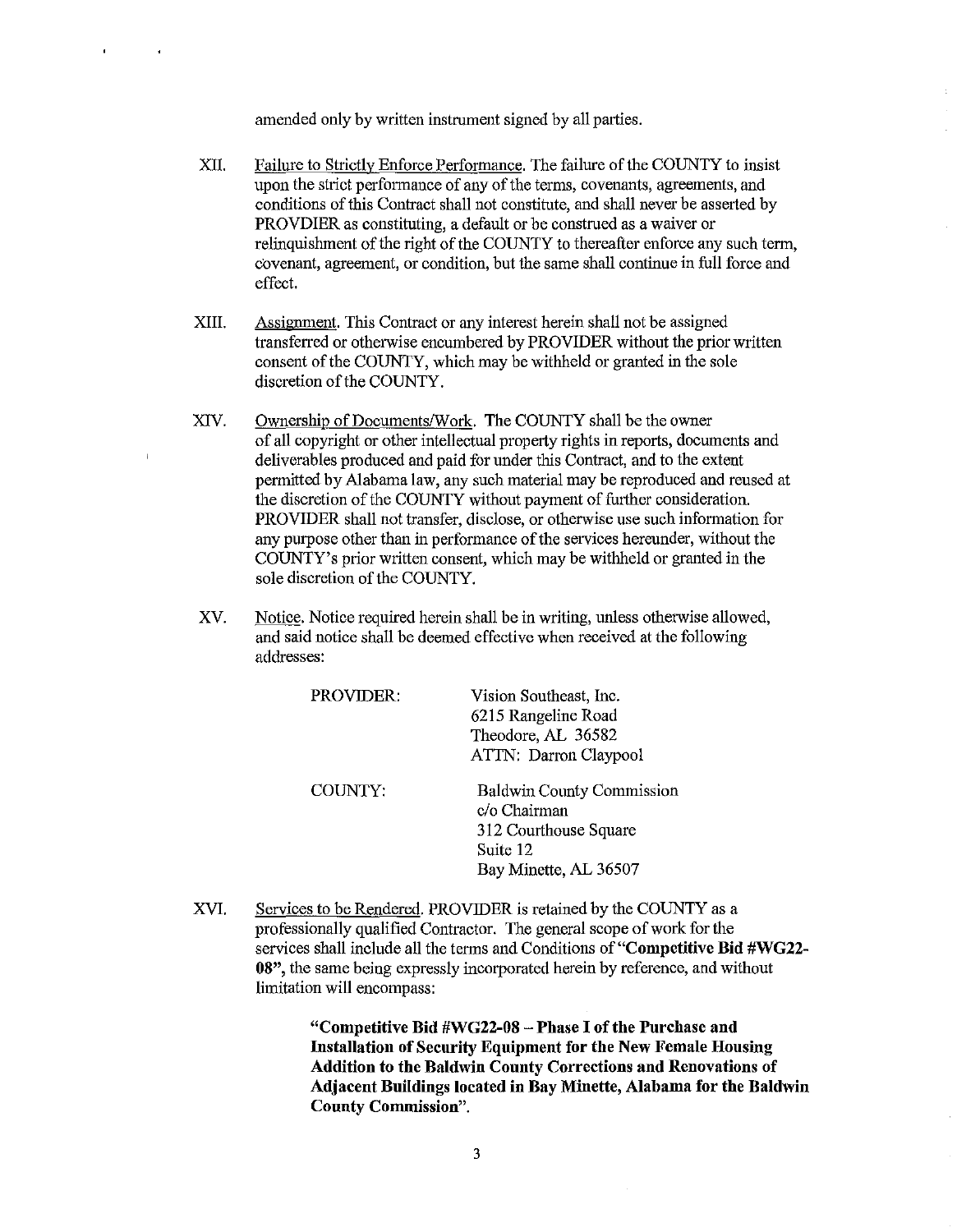PROVIDER will provide ongoing communications with COUNTY regarding this service, including updates, emails and etc. as requested. Additionally, PROVIDER will meet with COUNTY as needed or requested.

- A. PROVIDER is responsible for the professional quality, technical accuracy, timely completion and coordination of all services furnished by or in relation to this Contract.
- B. PROVIDER represents and warrants that its services shall be performed within the limits and standards provided by the COUNTY, in a manner consistent with the level of care and skill ordinarily exercised by similar providers under similar circumstances at the time the services are performed.

#### XVII. General Responsibilities of the COUNTY.

 $\overline{1}$ 

- A. The COUNTY shall provide reasonable notice to PROVIDER whenever the COUNTY actually observes or otherwise actually becomes aware of any development that affects the scope or time of PROVIDER's services hereunder or any defect or nonconformance in the work of PROVIDER.
- B. The COUNTY shall pay to PROVIDER the compensation as, and subject to the terms set out below.
- XVIII. Termination of Services. The COUNTY or PROVIDER may terminate this contract, with or without cause or reason, by giving ten (10) days written notice of such to the other party. Upon receipt of such notices, PROVIDER shall discontinue its work to the extent specified in the notice.

In the event of termination, the COUNTY shall pay PROVIDER for all services satisfactorily rendered, and for any expenses deemed by COUNTY to be a reimbursable expense incurred pursuant to this Contract and prior to the date of termination.

- XIX. Compensation Limited. The compensation to be paid to the PROVIDER shall be the full compensation for all work performed by PROVIDER under this Contract. Any and all additional expenditures or expenses of PROVIDER, not listed in full within this Contract, shall not be considered as a part of this Agreement and shall not be demanded by PROVIDER or paid by COUNTY.
- XX. Direct Expenses. Compensation to PROVIDER for work shall be paid **\$2,389,936.96** . Said compensation shall be all inclusive, including without limitation, reimbursement of all cost, incidentals and operating expense associated with those directly engaged in performance of the requested services
- XXI. Method of Payment. PROVIDER shall submit invoices to the COUNTY for payment for work performed. Such invoice shall be accompanied by a detailed account of compensation to be paid PROVIDER.

Payment shall be made by the COUNTY within thirty (30) days of the approval of the invoice submitted by the PROVIDER. The COUNTY agrees to review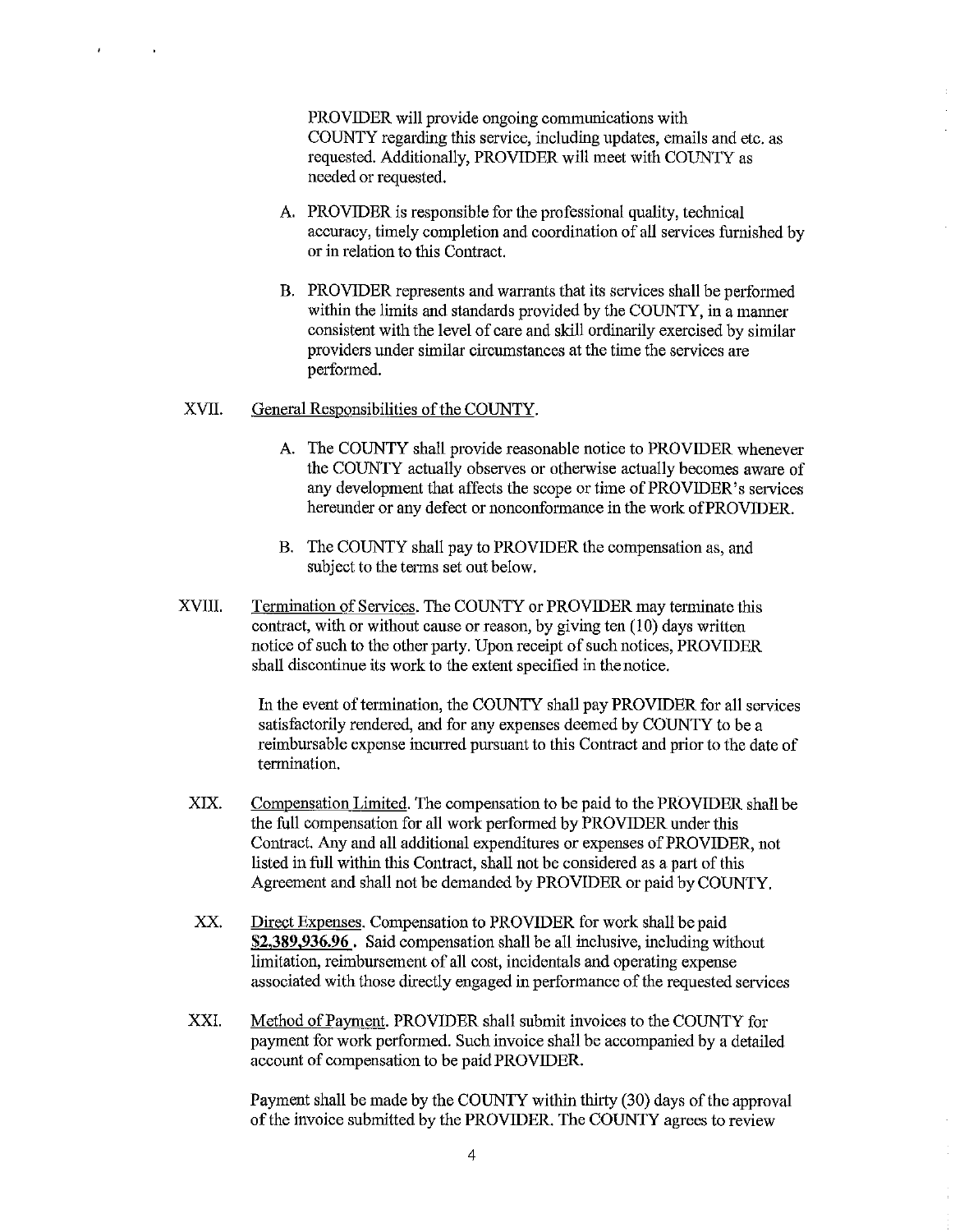and approve invoices submitted for payment in a timely manner.

- XXII. Effective and Termination Dates. This Contract shall be effective and commence immediately upon the same date as its full execution and shall terminate upon either the expiration of not more than **fourteen (14) days** after receipt of equipment or upon a written notification thereof received by either party within the required ten (10) day period. [Nothing herein stated shall prohibit the parties from otherwise terminating this Contract according to the provisions herein.]
- XXIII. Force Majeure. The Parties hereto shall incur no liability to the other if performance becomes impossible or impracticable by reason on an event or effect that the parties could neither have anticipated nor controlled. This allowance shall include both an act of nature and acts of third parties. Any costs that would otherwise be incurred and/or necessitated by the provisions herein shall be alleviated for either party by such event or effect.
- XXIV. Indenmification. Provider shall indenmify, defend and hold County and its Commissioners, affiliates, employees, agents, and representatives (collectively "County") harmless from and against any and all claims, demands, liabilities, damages, losses, judgments, costs, and expenses including, without limitations, attorneys' fees, for any and all personal injury (including death) and property damage of any kind or nature whatsoever, incurred by, asserted against, or imposed upon County, as a result of or in any manner related to provision of services hereunder, or any act or omission, by Provider. Contractor shall provide the COUNTY with proof of general liability coverage including the COUNTY as an additional insured. This indemnification shall survive the expiration of this Contract.
- xxv. Number of Originals. This Contract shall be executed with three (3) originals, each of which are equally valid as an original.
- XXVI. Governing Law. This Contract in all respects, including without limitation its formation, validity, construction, enforceability and available remedies, shall be governed by the laws of the State of Alabama, without regard to Alabama conflict of law principles.
- XXVII. Insurance. Prior to performing services pursuant to this Contract, Provider shall carry, with insurers satisfactory to County, throughout the term of hereof, Auto Liability Insurance, including owned, hired and non-owned vehicles, with limits of not less than \$1,000,000, combined single limit, for both bodily injury liability and property damage liability each occurrence, Commercial General Liability Insurance, including all contractual liability hereunder, with limits not less than \$1,000,000, combined single limit, for both bodily injury liability and property damage liability each occurrence, and Worker's Compensation Insurance, meeting the statutory limits of the State of Alabama and Employer's Liability Insurance fully covering all employees and supervisors participating in the work at the subject property site. All liability insurance shall name the County as an additional insured. Prior to commencing operations hereunder, a Certificate of Insurance evidencing such coverage, satisfactory to County, shall be furnished to County, which shall specifically state that such insurance shall provide for at least ten  $(10)$  days' notice to County in the event of cancellation, termination or any change in such insurance policies. The worker's compensation certificate shall bear an endorsement clearly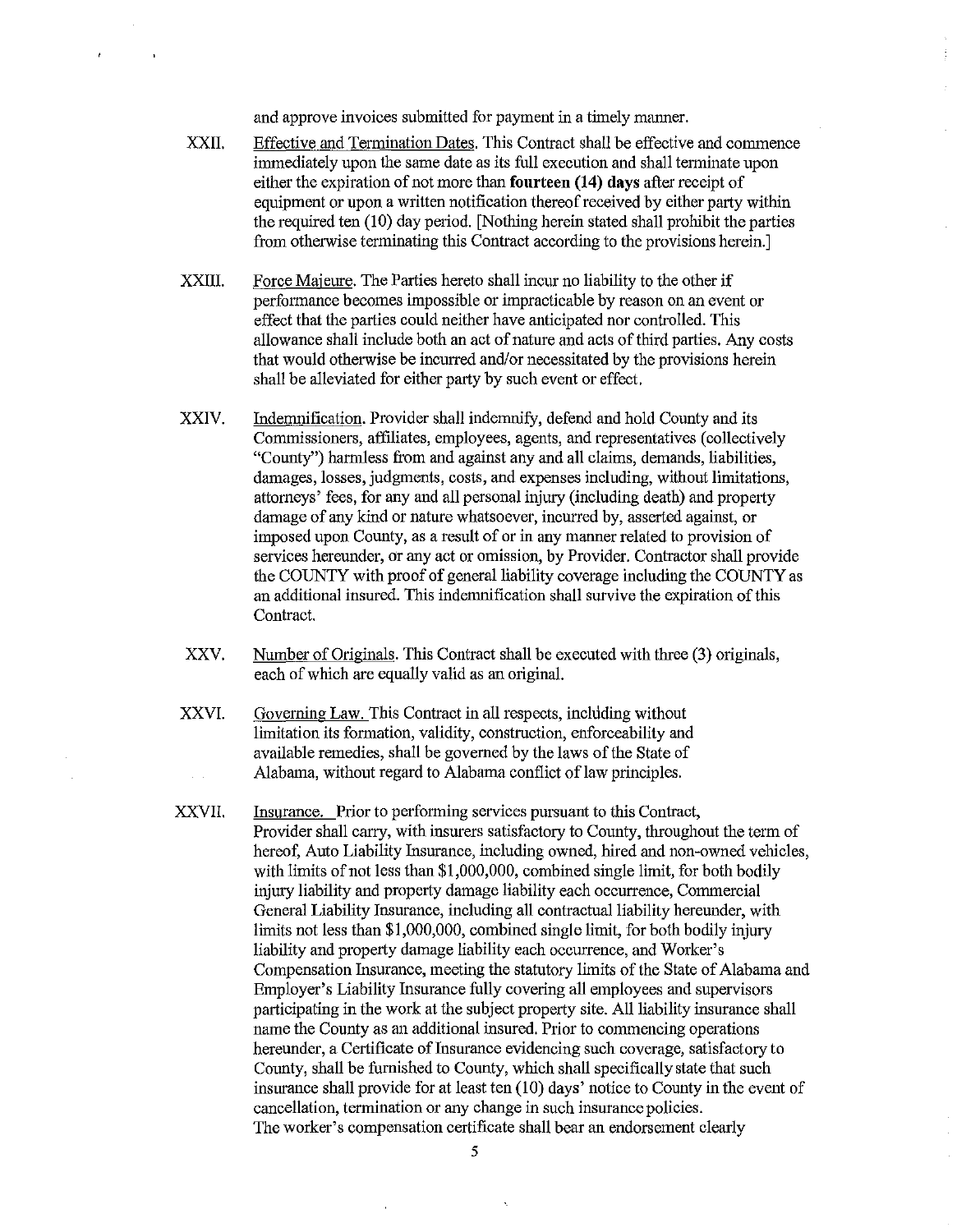evidencing a waiver of the right of subrogation against County and County Representatives. Should Provider fail to furnish current evidence upon demand of any insurance required hereunder, or in the event of cancellation, termination or change in any such insurance, County may, at its option, suspend this Contract until insurance is obtained, tenninate this Contract immediately without further action, or hold Provider in material default and pursue any and all remedies available.

IN WITNESS WHEREOF, the parties hereto have executed this contract on the last day of execution by the COUNTY as written below.

ATTEST: COUN  $1/11$  2022 **JAMES E** Date **DYESS** County/Administrator Chairman State of Alabama) County of Baldwin) Bow Notary Public in and for said County, in said State, hereby certify that, James E. Ball, whose name as Chairman of Baldwin County Commission, and Wayne Dyess, whose name as County Administrator, are known to me, acknowledged before me on this day that, being informed of the contents of the Contract for Professional and Construction Services, they, as such officers and with full authority, executed same knowingly and with full authority to do so on behalf of said Commission. Given under my hand and official seal, this the day of

Notary Public My Commission Expires

**My Commission Expires: December 28, 2024** 



## **SIGNATURE PAGE AND NOTARY PAGE TO FOLLOW**